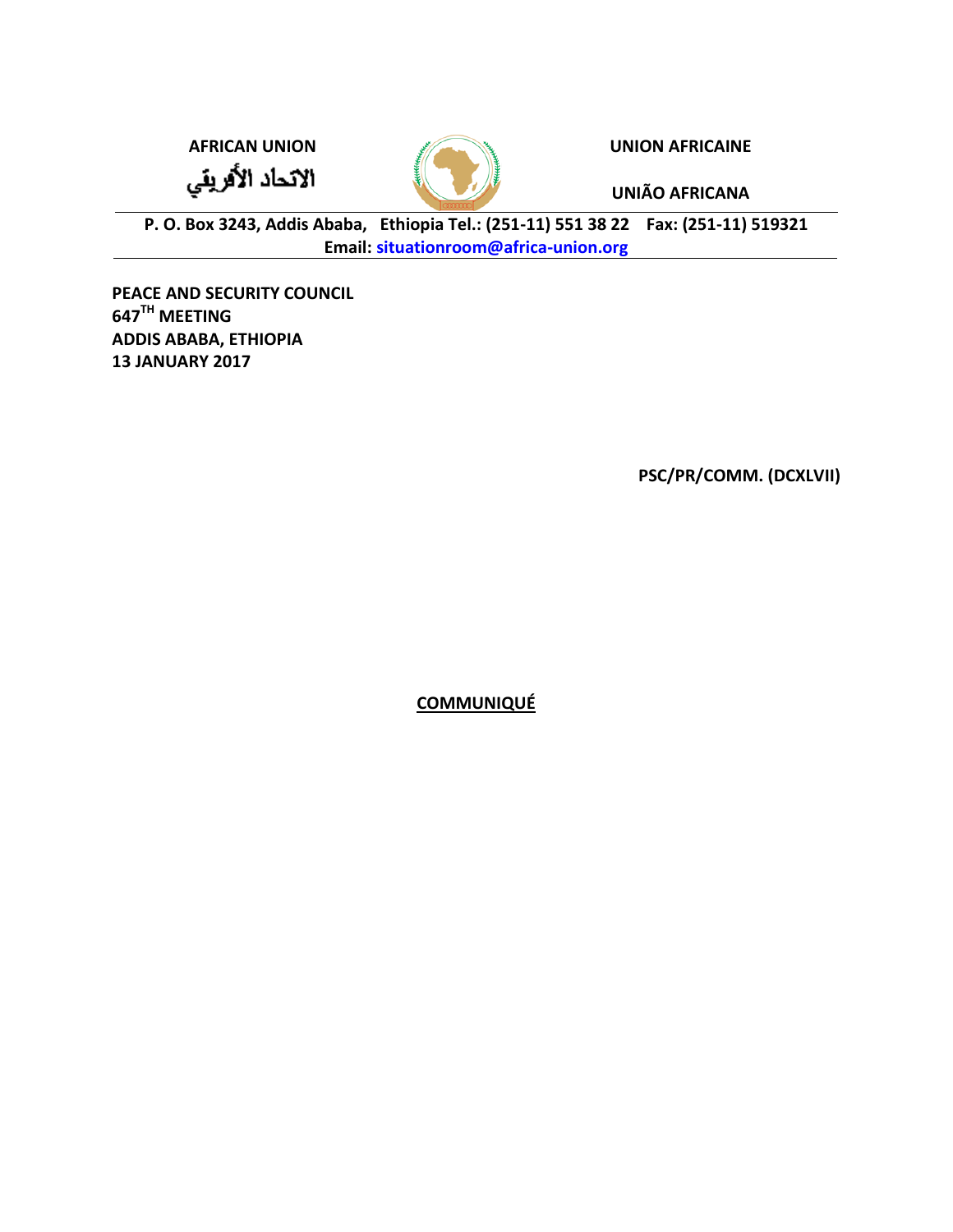## **COMMUNIQUÉ**

The Peace and Security Council of the African Union (AU), at its 647<sup>th</sup> meeting held on 13 January 2017, adopted the following decision on the post-election situation in The Islamic Republic of The Gambia:

## **Council**:

1. **Takes note** of the briefing made by the Chairperson of the Commission, Dr. Nkosazana **Dlamini**-Zuma, as well as the presentation made by the Commissioner for Political Affairs, Dr. Aisha Laraba Abdullahi, on the latest developments in the post-electoral situation in The Gambia, following the presidential election held in that country on 1 December 2016. Council **also takes note** of the statements made by the representatives of The Gambia, as well as of Liberia, in its capacity as Chair of the Authority of the Economic Community of West African States (ECOWAS), Egypt, Ethiopia and Senegal, as African Members of the UN Security Council, and the United Nations (UN);

2. **Recalls** Article 23 (4) of the African Charter on Democracy, Elections and Governance. Council **further recalls** communiqué PSC/PR/COMM. (DCXLIV) adopted at its 644<sup>th</sup> meeting held on 12 December 2016, in which Council strongly rejected any attempt to circumvent or reverse the outcome of the presidential election held in The Gambia on 1 December 2016, which is a clear expression of the popular will and choice of the Gambian people, and called upon outgoing President Yahya Jammeh to keep to the letter and spirit of the speech he delivered on 2 December 2016, in which he welcomed the maturity of democracy in The Gambia and congratulated the president-elect, Adama Barrow;

3. **Commends** ECOWAS for its principled stand with regard to the situation in The Gambia, and **reaffirms its full support** to the decisions adopted by the 50<sup>th</sup> Ordinary Summit of the ECOWAS Authority held in Abuja, on 17 December 2016, including the consideration to use all necessary means to ensure the respect of the will of the people of The Gambia. In this respect, Council **pays tribute** to the leadership and commitment demonstrated by Her Excellency President Ellen Johnson-Sirleaf, of Liberia, Chairperson of the ECOWAS Authority, as well as to His Excellency President Muhammadu Buhari of Nigeria, ECOWAS Mediator, and to Former President John Dramani Mahama, of Ghana, co-Mediator, for their continued efforts aimed at ensuring a peaceful and smooth transfer of power in The Gambia;

4. **Calls upon, once again**, the outgoing President, Yahya Jammeh, to respect the Constitution of the Gambia, the ECOWAS and AU instruments, in particular the AU Constitutive Act and the African Charter on Democracy, Elections and Governance, by handing over power, on 19 January 2017, as stated in the Constitution, to the newly-elected President of The Gambia, Adama Barrow, as decided by the people of the country;